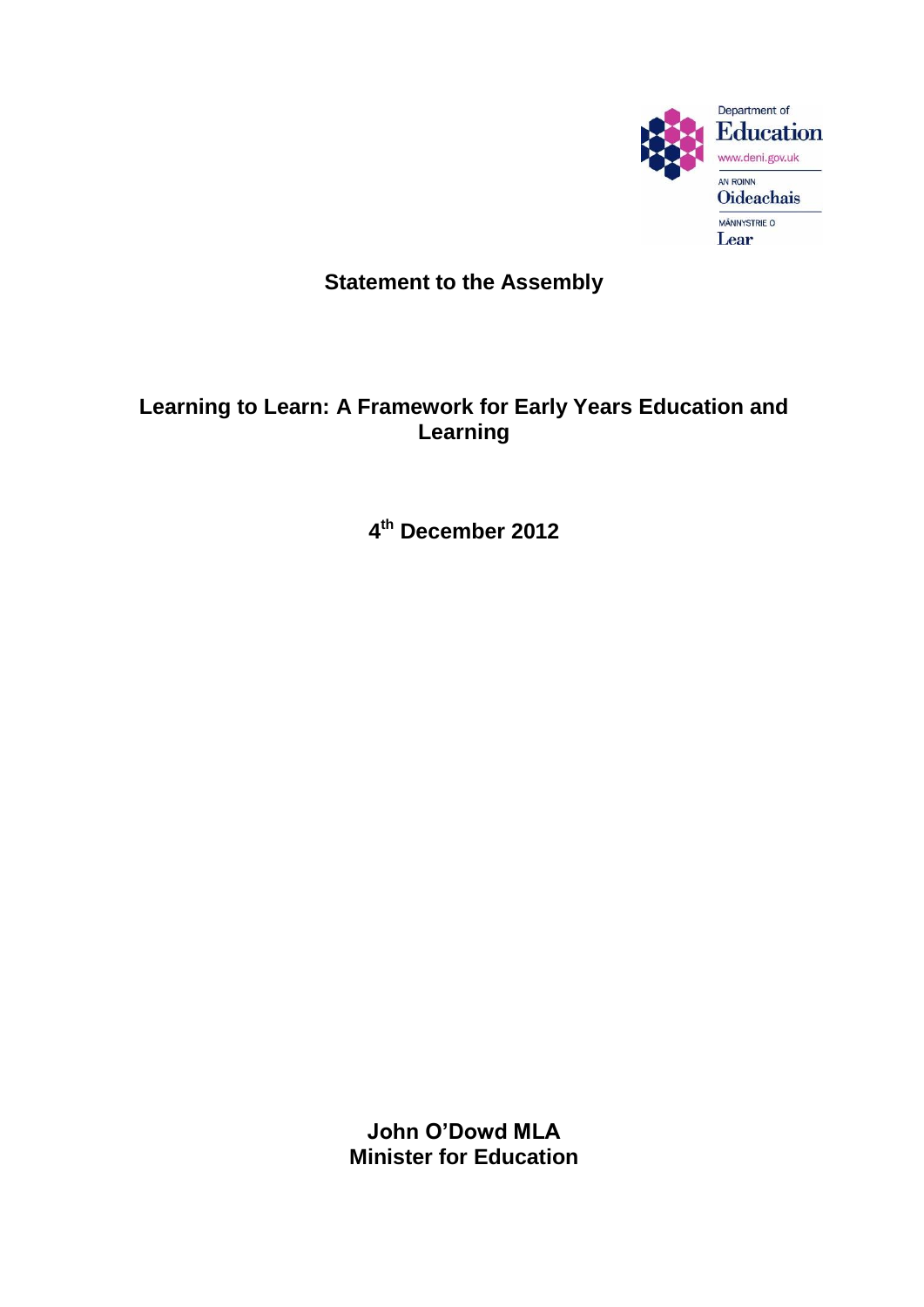With your permission Mr Speaker, I wish to make a statement on the next steps for early years education and learning.

In July, I came to this Assembly to set out a clear way forward for early years. I explained at that time that the child and their needs must be the central focus of my revised proposals. I outlined my intention to proceed with a two strand approach. The first strand would be the development of revised proposals, with a clear focus on early education and learning.

The second strand would involve engagement with Ministerial colleagues to explore the potential for enhanced co-operation around early intervention, including early years under the Delivering Social Change Framework.

Mr Speaker, strand one is now complete and I am in a position to launch a new framework for early years education and learning entitled "Learning to Learn" which for the first time, sets out a clear way forward for all early years education and learning services.

In developing this framework I have carefully considered the different views of a range of interest groups and have concluded that the approach I am announcing today provides a solid basis on which to move forward. I have also considered lessons learned elsewhere in early years education and have spoken with colleagues from other jurisdictions at a recent meeting of the British Irish Council to hear the experiences of other administrations across these islands.

Since the draft Early Years (0-6) Strategy was launched in 2010, aspects of early years policy such as childminding and day care have been realigned between my department and the Department of Health, Social Services and Public Safety. The starting position for reviewing the strategy is therefore very different.

"Learning to Learn" will be a key building block in a suite of important education policies aimed at helping children achieve their full potential through a determined focus on raising standards and narrowing the performance gap. It aims to strengthen existing policies and programmes delivering early years education and learning services to children and families.

Since 2010, when the draft strategy was launched for consultation, my department"s investment in pre-school services has increased from £73m to £84m. If the foundation stage is included, this figure increases to over £200 million per annum.

I have made additional funds available to ensure the availability of pre-school places for 2013/14 in line with the Programme for Government commitment to make a preschool place available for every child whose parents wish it. I have also amended the legislation for admissions arrangements for pre-school to remove the priority criteria for children with a July/August birthday.

Between 2006/07 and 2011/12 the number of children in funded pre-school provision increased by over 2,000.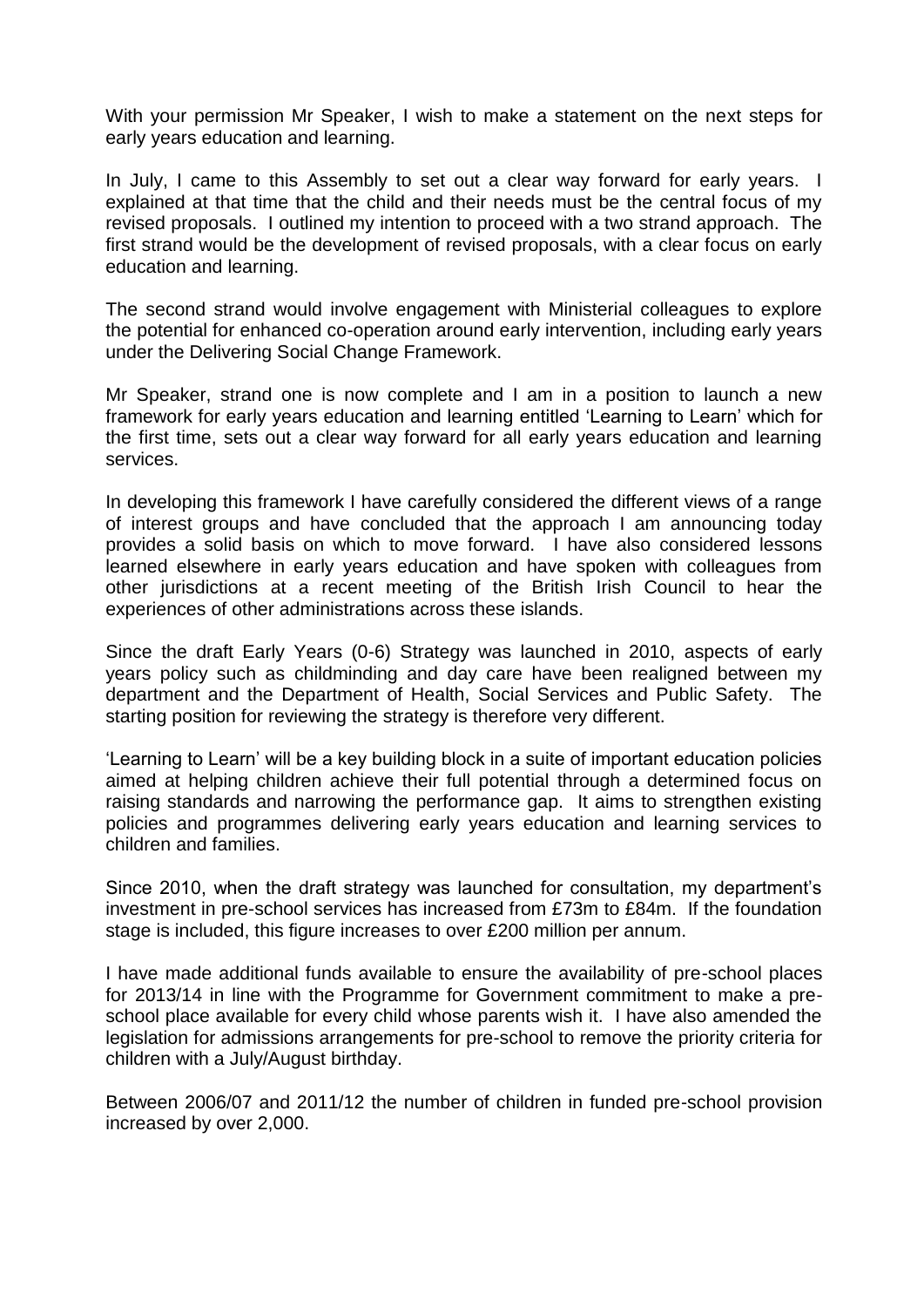Sure Start funding has more than doubled from £9.3m in 2006 to £23.4m in 2012/13 and the Sure Start Developmental Programme for 2-3 year olds which was first introduced in 2007 will be delivered to over 1,600 children in their penultimate preschool year in 2012/13. This investment and focus on protecting early years budgets demonstrates my commitment to providing a range of early education and learning services for children. I am bringing forward proposals to ensure that the early years education and learning services we currently have are high quality, child focused and contribute directly to children achieving their potential.

Mr Speaker, the goals of raising standards for all and closing the performance gap, underpin the "Learning to Learn" Framework. They are just as relevant to education services for our youngest children as they are for older learners. In fact - maybe more so. For children in the pre-school programme their education experience lasts for 38 weeks, the foundation stage for a further two years. Failure to deliver anything less than the highest quality early years educational experience short-changes these children. We know that some children come to pre-school, and start school, already lagging behind their peers cognitively, emotionally and socially. If we do not address this in the early years, these disadvantages will accumulate and can impact on a child"s life-chances.

The overall policy aim for the "Learning to Learn" Framework is therefore that all children should have opportunities to achieve their potential through high quality early learning and education experiences.

The Framework is underpinned by a set of early education and learning principles which make the needs of children the key focus of provision and will shape how we plan and deliver early years education and learning services now and in the future.

These principles are:

- Education and learning begins at birth.
- Children and their families are entitled to high quality, age appropriate early years education and learning services and opportunities.
- The rights of children and their family should be respected.
- Equality and inclusion are essential characteristics of quality, early years education and learning.
- And collaborative working between key sectors and bodies will play an important part in securing improved outcomes for young children in their early years.

Mr Speaker, the Framework details a number of specific actions to strengthen and enhance provision for children in their early years. I would now like to highlight briefly some of the key actions.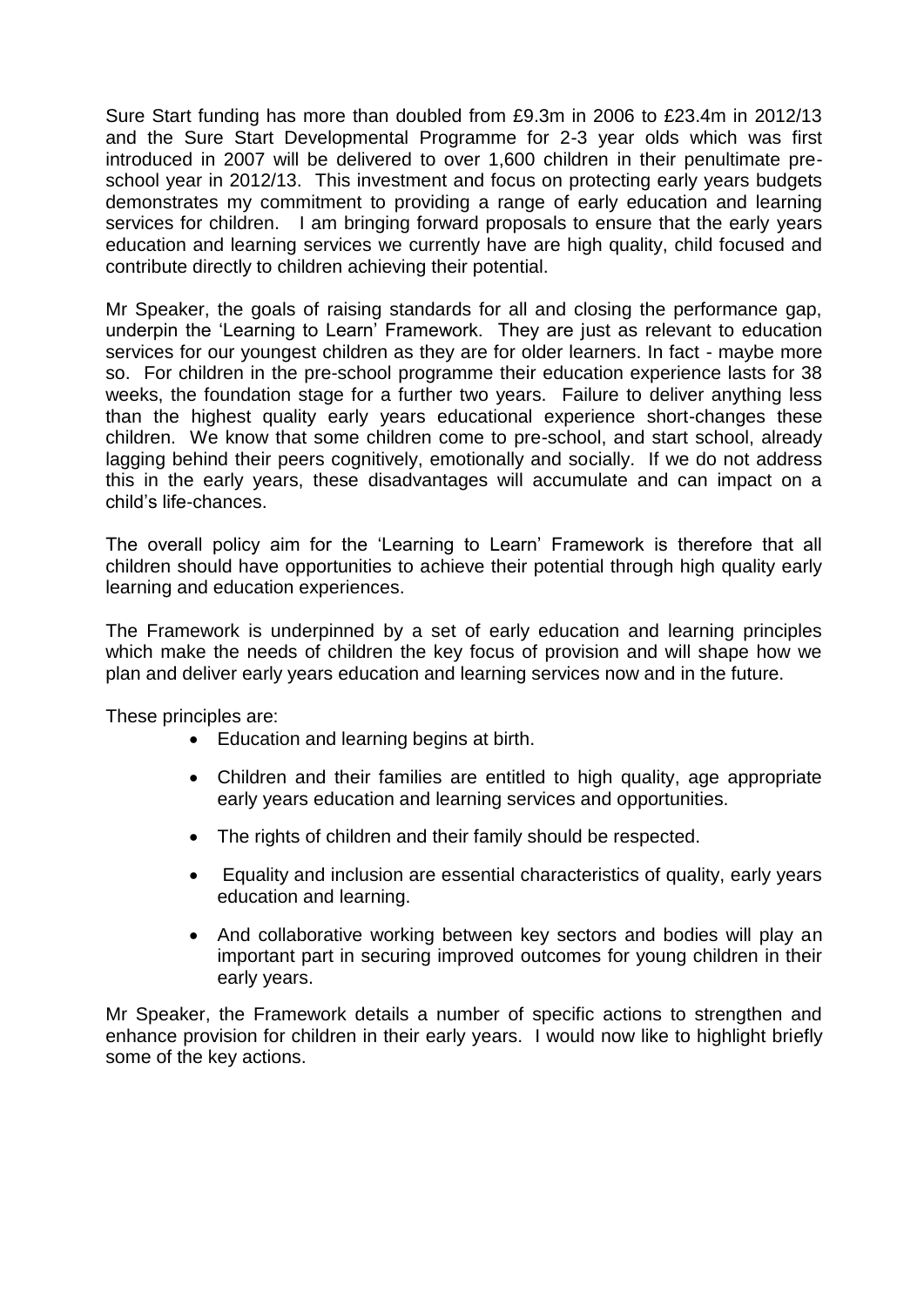The Pre-School Education Programme should be focussed on children in the preschool year only. This has been a long standing issue and I intend to legislate as soon as possible to define the age range for the Pre-School Education Programme. Only children in their immediate pre-school year will be eligible. However, I will retain a power to enable two year olds to be able to access services within schools and nursery schools outside of the Programme. I will also introduce legislation to prevent schools from establishing new or maintaining existing reception classes.

Sure Start represents a major investment for the Department. I intend to commission a review of the Sure Start Programme to examine the extent to which the investment is helping to secure well-being and developmental outcomes for children and families. This will include potential options for the expansion of a two year old programme and a consideration of how access to services is determined.

Early years education is an important stage of education in its own right as well as essential in helping prepare children for the transition to primary school and continuous learning. I therefore plan to extend the foundation stage curriculum to include a noncompulsory pre-school year and two compulsory primary years. This will be supported by the development of guidance and information for parents and practitioners on managing these transitions.

The thorough inspection process already in place will continue and be extended with the principles of "Every School a Good School" applied to all DE funded early years" provision.

Children who may face barriers to learning because of disadvantage require particular support. I want to refocus the use of extended schools funding to nursery schools and nursery units to help identify and address underdeveloped social, language and communication skills. I also plan to make available additional resources to voluntary and private settings in the pre-school programme who meet similar criteria for extended schools funding.

In terms of quality, I am keen to draw on the expertise and experience which currently exists in the sector. I plan to pilot Early Years Education Support Clusters to help raise standards by making greater use of the teaching expertise in nursery schools and units along with expertise in playgroups, across other relevant providers and early years specialists.

Additional funding will be made available to support these pilots.

The role of the workforce is of fundamental importance. In my November statement, "Putting Pupils First", I highlighted the importance of effective leadership and high quality teaching. I am therefore planning to introduce a programme of continuous professional development for pre-school providers, with a focus on leadership and management.

A recurring issue has been around the enrolment numbers for nursery schools and nursery units, and staff ratios. I plan to introduce some flexibility in overall enrolment numbers up to a maximum class size of 30 in certain circumstances.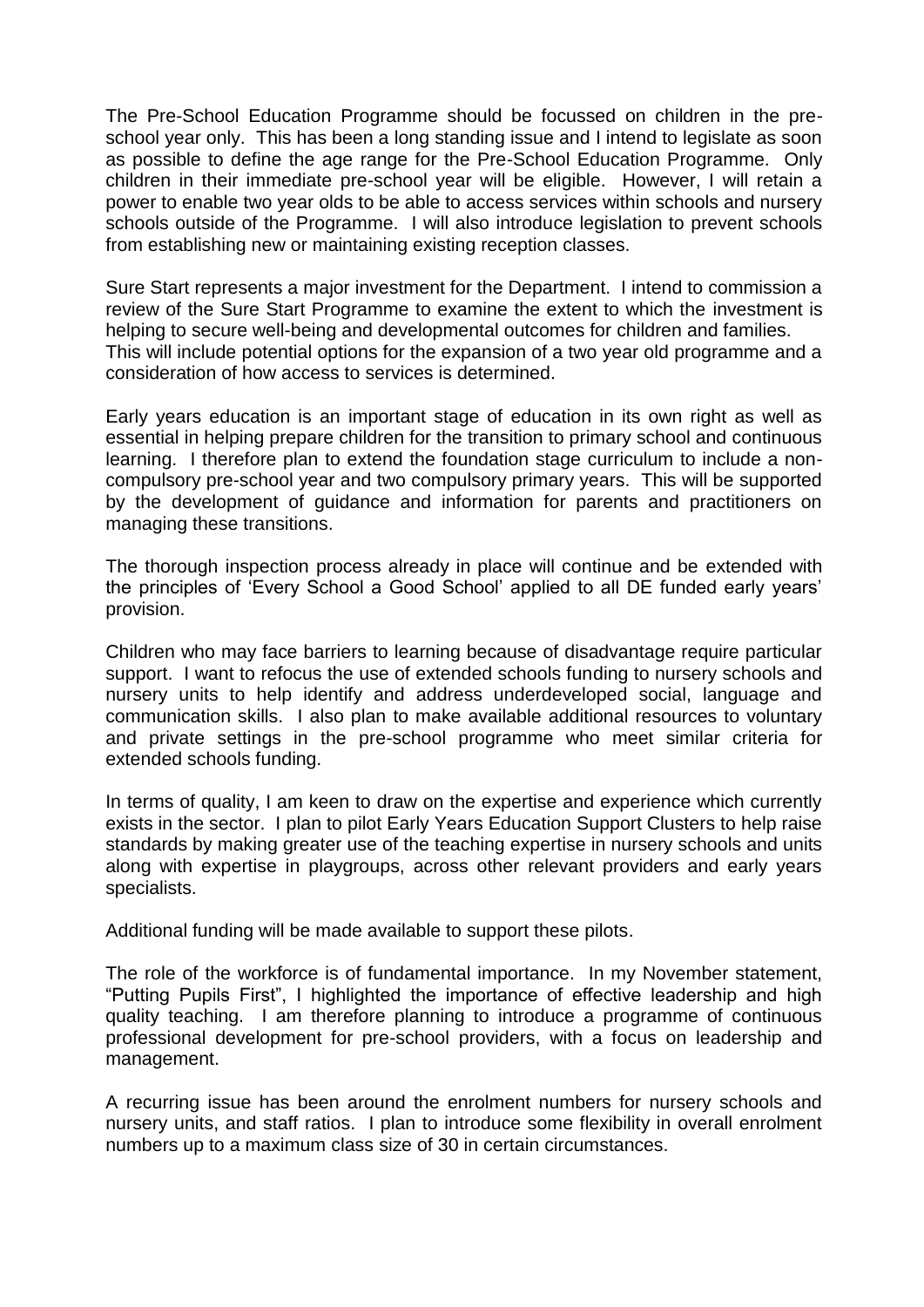I am also going to engage directly with nursery teachers and principals around the development of pilots to test the optimum staff: pupil ratios for nursery schools and units. In the longer term, the Department will also consider options for standardised patterns of attendance in pre-school as part of a wider approach to area-based planning. Until this is done I do not plan to approve any new full-time provision.

Following evaluation, I will consider the extension of the current pilots initiated by the Review of Special Educational Needs and Inclusion. This will help improve access to specialist support and to build capacity for staff, to enable them to identify and meet the special and additional educational needs of children across pre-school settings.

I will also seek to identify further opportunities for joint working with other departments and improved co-ordination of services to families.

Mr Speaker, the key role of all parents or guardians as their child"s primary educator, cannot be over-emphasised. Indeed, that is why I recently launched the campaign, "Get involved, because education works,"" to try and engage and encourage parents from all walks of life to become more involved with their child"s education. I will continue to develop this initiative and will engage directly with DHSSPS and other departments, under the Delivering Social Change Framework led by OFMDFM, to support parents to help them understand the value of education, and improve the home learning environment.

Mr Speaker, the changes I have outlined will have a significant impact on the way we manage and implement our services. Some of the proposals may involve a reallocation of early years funding, allocated outside of the schools" budget. Others will require additional investment. I have already made additional funding available to early years and I am prepared to make further funding available. In taking forward these actions I will review existing early years budgets with a view to redistributing funding from budgets which are no longer consistent with the Framework and our aims and objectives.

Mr Speaker, the Framework contains a number of specific actions. When these are implemented I believe that they will build effectively on existing good practice and enable significant further progress to be made in improving early years education provision. They will also increase the capacity for improvement and facilitate genuine engagement with parents.

The statutory sector and the voluntary, community and private sectors all have considerable expertise and a shared commitment and passion for early years services. Moving forward, I hope that all these sectors will be able to work together productively to deliver improvements for children and families.

While I welcome the debate on early years services, the context has changed with aspects of early years policy going back to DHSSPS, and the emergence of the Delivering Social Change Framework. The time has now come for positive action. I want all children and their families to benefit from quality services and today I have set out how we can achieve this.